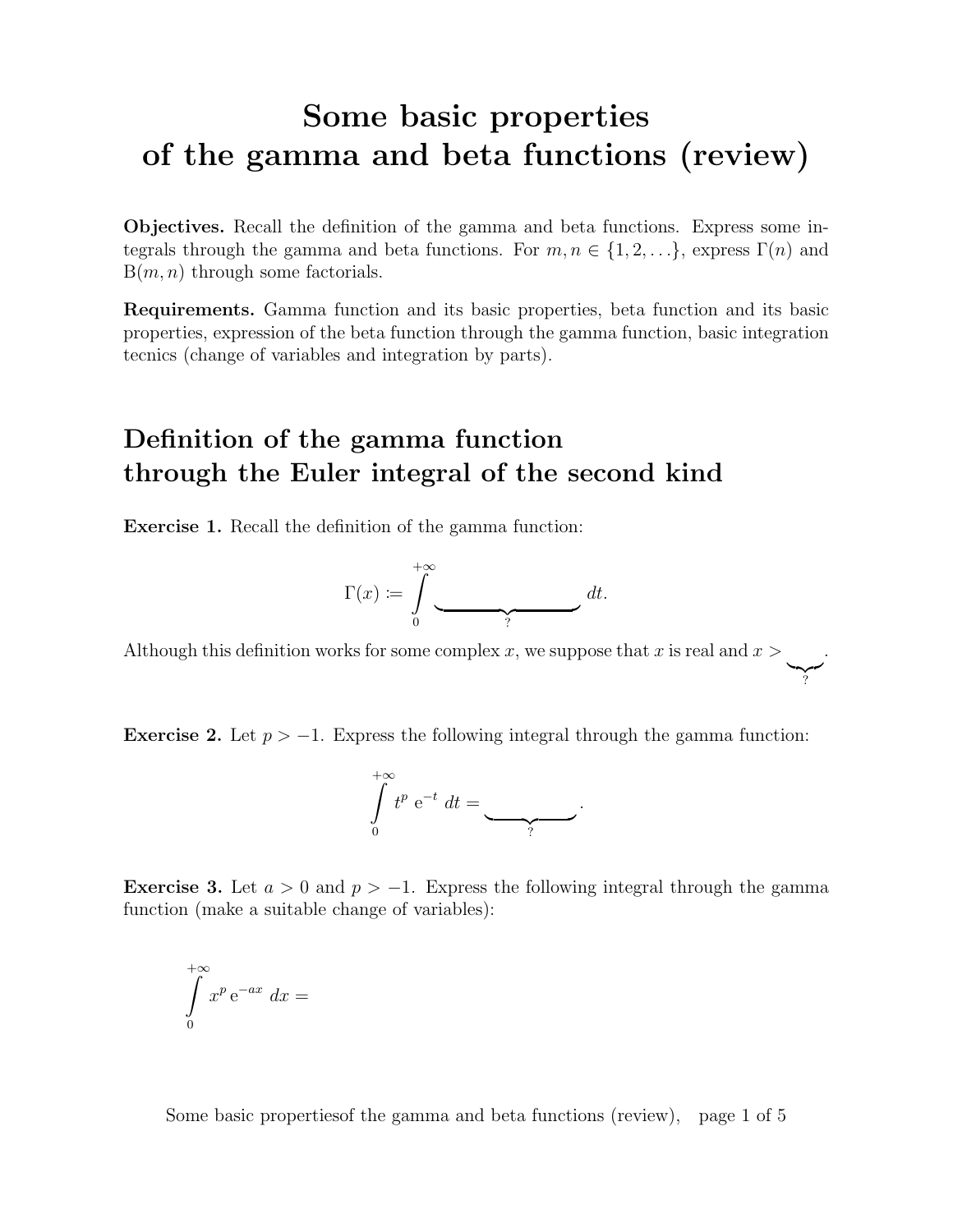#### Recurrence formula for the gamma function

**Exercise 4.** Let  $p \in \mathbb{R}$ . Calculate the limit:

$$
\lim_{t\to+\infty}\left(t^p\,\mathrm{e}^{-t}\right)=
$$

**Exercise 5.** Calculate the derivative of  $t^x$  with respect to  $t$ :

$$
\frac{d}{dt}\bigl(t^x\bigr) =
$$

Exercise 6. Let  $x > 0$ . Integrating by parts express  $\Gamma(x+1)$  through  $\Gamma(x)$ :

$$
\Gamma(x+1) =
$$

#### Gamma function and factorials

Exercise 7. Compute  $\Gamma(1)$ :

$$
\Gamma(1)=\int\limits_0^{+\infty}
$$

Exercise 8. Compute  $\Gamma(2)$ ,  $\Gamma(3)$ ,  $\Gamma(4)$ ,  $\Gamma(5)$ :

 $\Gamma(2) =$  $\sum_{i}$  $\Gamma(1) = \Gamma(3) =$  $\sum_{i}$  $\Gamma(2) =$  $\Gamma(4) = \Gamma(5) =$ 

**Exercise 9.** Let  $n \in \{1, 2, 3, ...\}$ . Express  $\Gamma(n)$  through the factorial function.

$$
\Gamma(n) =
$$

Some basic propertiesof the gamma and beta functions (review), page 2 of 5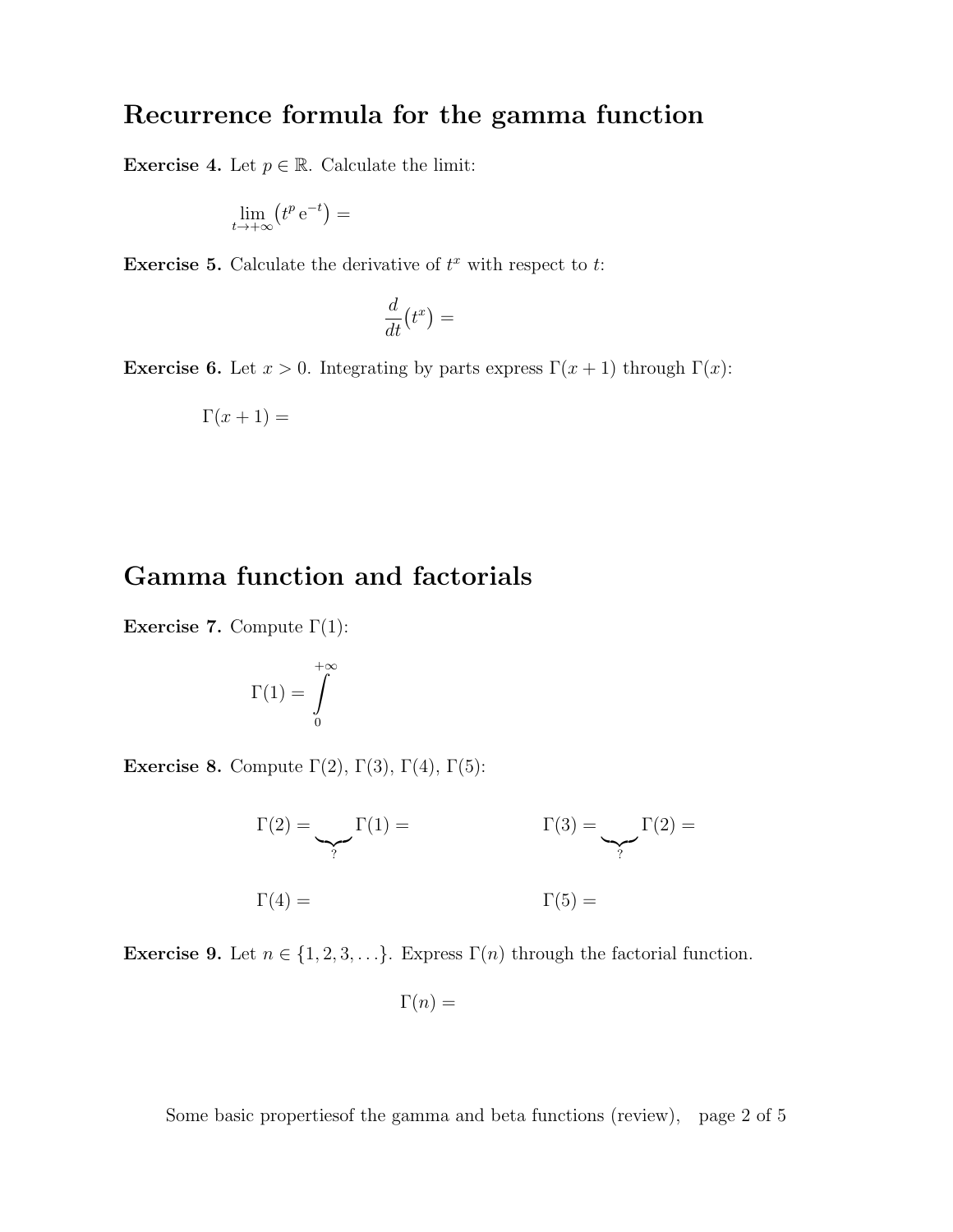#### Definition of the beta function

Exercise 10. Recall the definition of the beta function:

$$
B(x, y) := \int_{0}^{1} \underbrace{du}_{?}
$$
 *et at at at at at at at at at at at at at at at at at at at at at at at at at at at at at at at at at at at at at at at at at at at at at at at at at at at at at at at at at at at at at at at at at at at at at at at at at at at at at at at at at at at at at at at at at at at at at at at at at at at at at at at at*

We suppose that  $x, y$  are

**Exercise 11** (the beta function is symmetric). Using the change of variables  $w = 1 - u$ prove that  $B(y, x) = B(x, y)$ .

 $\sum_{i}$ 

$$
B(y, x) =
$$

Exercise 12. Express the following integral through the beta function:

$$
\int_{0}^{1} u^{\alpha} (1-u)^{\beta} du = B(\underbrace{\qquad}_{?}).
$$

Exercise 13. Recall the formula that expresses the beta function through the gamma function:

B(x, y) = .

**Exercise 14.** Let  $p, q \in \{1, 2, 3, \ldots\}$ . Using the formula from the previous exercise express  $B(p, q)$  through some factorials.

 $B(p, q) =$ 

Some basic propertiesof the gamma and beta functions (review), page 3 of 5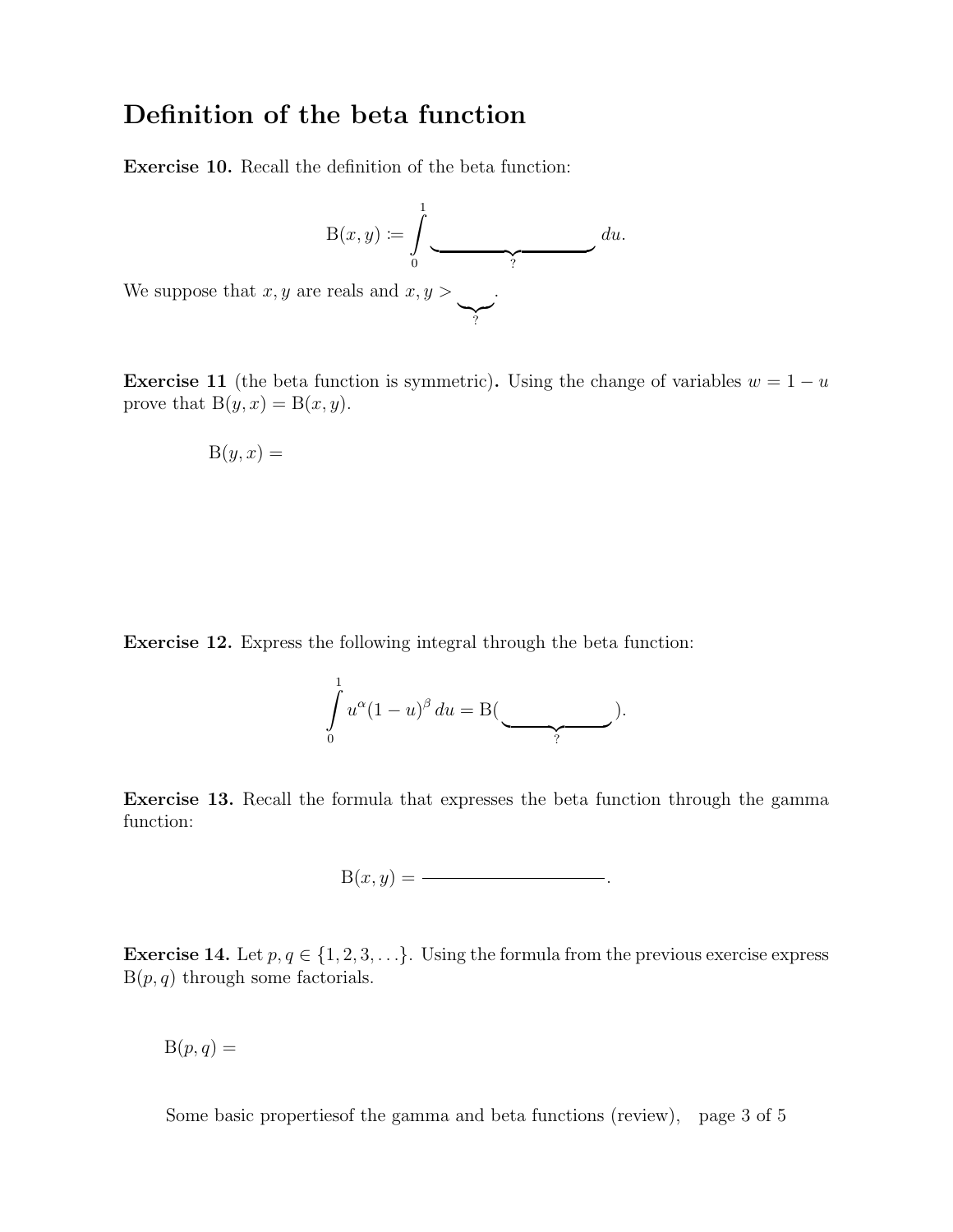# Beta function as a certain integral over  $(0, +\infty)$

**Exercise 15.** Prove that the function  $u \mapsto \frac{u}{1}$  $1 - u$ is strictly increasing on  $(0, 1)$ .

Exercise 16. Calculate the limits:

$$
\lim_{u \to 0^+} \frac{u}{1-u} = \underbrace{\qquad}_{?}, \qquad \lim_{u \to 1^-} \frac{u}{1-u} = \underbrace{\qquad}_{?}.
$$

**Exercise 17.** Let  $u \in (0,1)$  and  $t = \frac{u}{1}$  $1 - u$ . Express  $u$  through  $t$ .

**Exercise 18.** Making the change of variables  $t =$  $\overline{u}$  $1 - u$ write the beta function as a certain integral from 0 to  $+\infty$ .

$$
B(x,y) = \int_{0}^{1} \underbrace{du}_{?} =
$$

The answer will be of the form

$$
\int\limits_{0}^{+\infty}\!\frac{t^?}{(1+t)^?}\,dt.
$$

Some basic propertiesof the gamma and beta functions (review), page 4 of 5